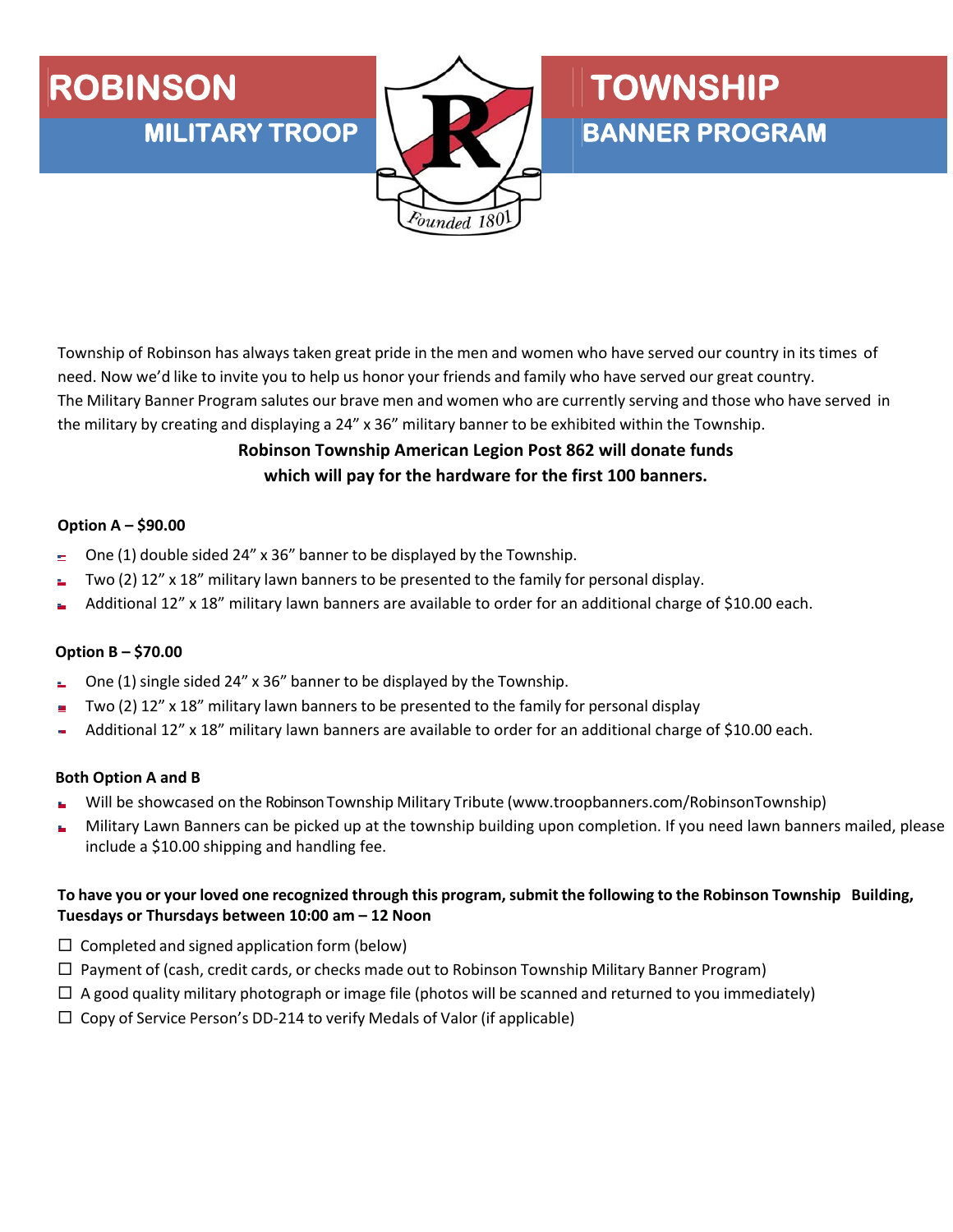

Applicant or service person must be either a past or present resident of Robinson Township.

| Medals of Valor (Proof of Valor required, up to two medals from the following can be displayed):                                   |  |                      |  |
|------------------------------------------------------------------------------------------------------------------------------------|--|----------------------|--|
| Purple Heart $\square$ Bronze Star $\square$ Silver Star $\square$ Air Force Cross $\square$ Distinguished Service Cross $\square$ |  | Navy Cross $\square$ |  |
| Causality of War: (check all applicable): KIA □ POW □ MIA □                                                                        |  |                      |  |
|                                                                                                                                    |  | Submitter's          |  |
|                                                                                                                                    |  |                      |  |
|                                                                                                                                    |  |                      |  |
| Please choose $\Box$ Option A \$90.00 or $\Box$ Option B \$70.00 $\Box$ Additional 12" x 18" lawn banners \$10.00 each             |  |                      |  |
|                                                                                                                                    |  |                      |  |
| Deliver application, payment, photo, and DD-214 form (if applicable) to the Township Building Administration Office                |  |                      |  |

Founded 180

#### **Tuesdays or Thursdays between 10:00 am – 12:00 Noon**.

Township of Robinson 1000 Church Hill Road Pittsburgh, PA 15205

Once received, you will be contacted to pick up your lawn banners. Banners are usually received within 45 days of submission. We will schedule installation as soon as possible after receipt.

If your public display banner is damaged, destroyed, or weather worn, we will contact the person that submitted the form with available options.

Robinson Township will also accept tax deductible donations that will be allocated toward future banners of other veterans who should be honored. We accept cash, check, and credit card.

#### **Application must be signed to be considered complete. We cannot accept applications withoutsignatures.**

Signature: Date: Date: Date: Date: Date: Date: Date: Date: Date: Date: Date: Date: Date: Date: Date: Date: Date: Date: Date: Date: Date: Date: Date: Date: Date: Date: Date: Date: Date: Date: Date: Date: Date: Date: Date: D